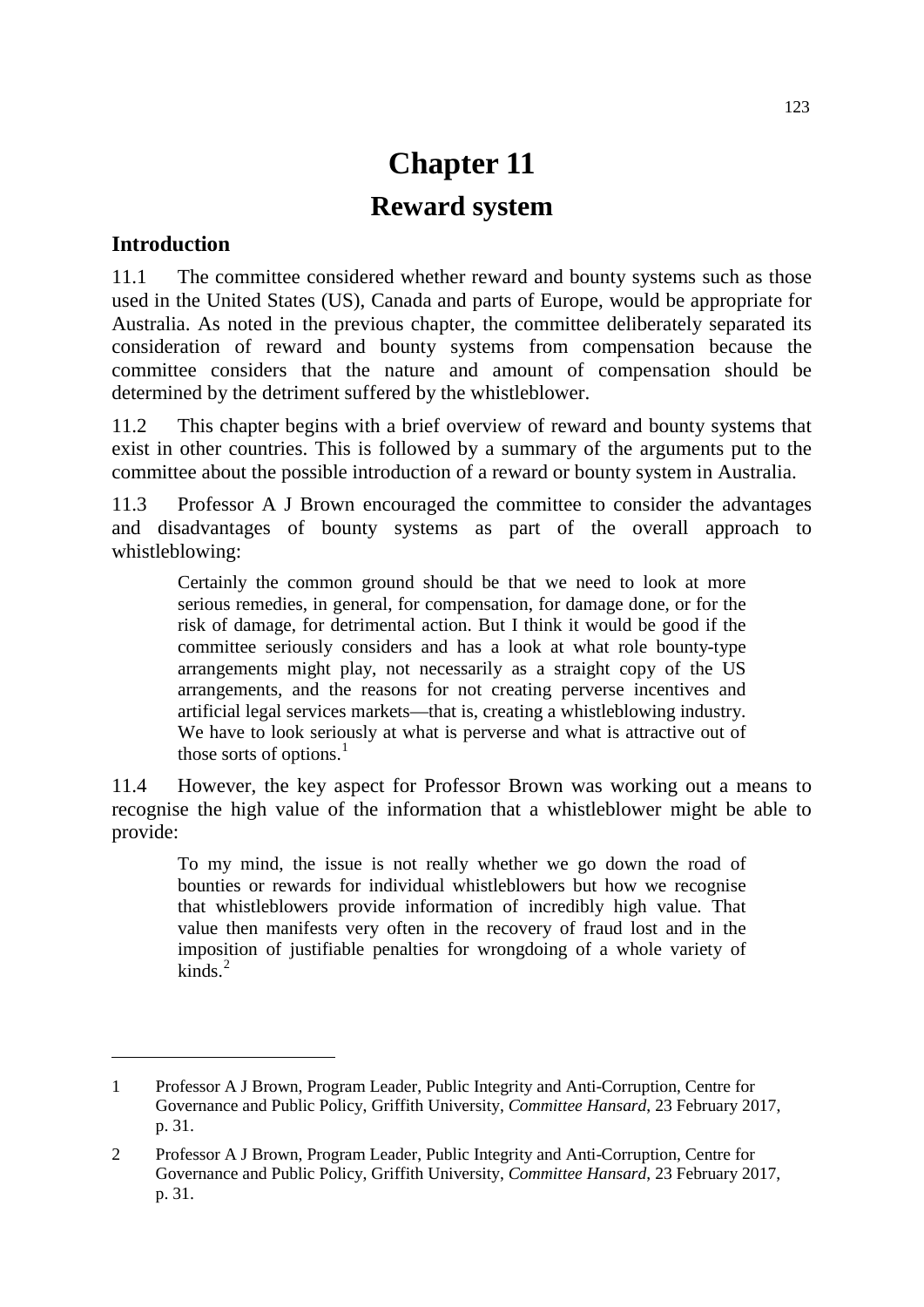## **Bounty systems in other jurisdictions**

11.5 The following sections provide a brief outline of several jurisdictions, some of which, such as the US, have implemented bounty systems and some of which, such as the United Kingdom (UK), have decided against them.

## *United States*

11.6 The US has whistleblower bounty programs that incentivize reporting of securities, commodities, and tax violations, and fraud against the government. The whistleblower program for securities is operated by the United States Securities and Exchange Commission (US-SEC), the corporate regulator which, in general terms, performs a similar role to ASIC. The US-SEC Whistleblower Program (also called the Dodd-Frank Whistleblower Program) was founded on three core principles:

- the ability to report anonymously;
- enhanced employment protections; and
- the potential to receive monetary rewards. $3$

11.7 Section 21F of the US *Securities Exchange Act 1934,* as amended by the US *Dodd-Frank Wall Street Reform and Consumer Protection Act of 2010*, directs the US-SEC to make monetary awards to whistleblowers who provide information that leads to successful US-SEC enforcement actions with monetary sanctions over \$1 million. Awards are required to be made in an amount equal to 10 per cent to 30 per cent of the monetary sanctions. To ensure that whistleblower payments would not diminish the amount of recovery for victims of securities law violations, Congress established a separate fund, called the Investor Protection Fund, out of which eligible whistleblowers are paid.<sup>[4](#page-1-1)</sup>

11.8 Since the Dodd-Frank Whistleblower Program's first full year in 2012, the US-SEC has awarded more than US \$111 million to 34 whistleblowers whose information assisted in bringing successful enforcement actions. Those enforcement actions included US \$584 million in financial sanctions, including disgorgement of US \$346 million of ill-gotten gains and interest.<sup>[5](#page-1-2)</sup>

11.9 Other US whistleblower programs with bounty systems include:

- the US Commodity Futures Trading Commission (CFTC);<sup>[6](#page-1-3)</sup>
- <span id="page-1-4"></span>• the US Internal Revenue Service  $(IRS)$ ;<sup>[7](#page-1-4)</sup>

<span id="page-1-0"></span><sup>3</sup> Mr Jordan Thomas, *Submission 70*, pp. 3–4.

<span id="page-1-1"></span><sup>4</sup> US Securities and Exchange Commission, *2016 Annual Report to Congress on the Dodd-Frank Whistleblower Program*, p. 4.

<span id="page-1-2"></span><sup>5</sup> US Securities and Exchange Commission, *2016 Annual Report to Congress on the Dodd-Frank Whistleblower Program*, p. 10.

<span id="page-1-3"></span><sup>6</sup> US Commodity Futures Trading Commission, Whistleblower program, <https://www.whistleblower.gov/> (accessed 15 May 2017).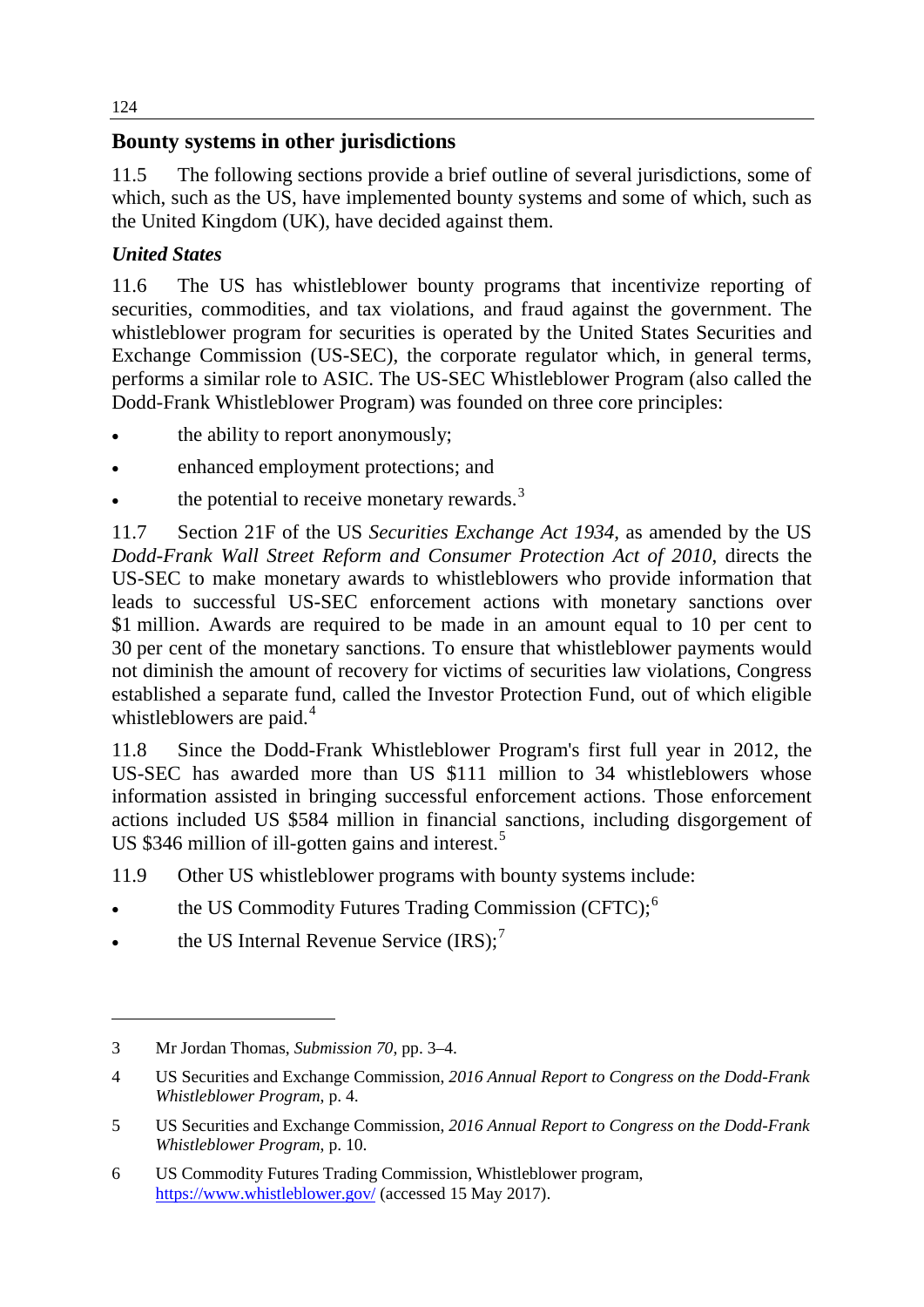• the US Department of Justice under the US False Claims Act.<sup>[8](#page-2-0)</sup>

11.10 Mr Jordan Thomas explained to the committee how the two different types of bounty systems work in the United States. One system involves a person actively filing a case on behalf of the government:

One is a regime based upon the False Claims Act—sometimes called the 'qui tam' laws. People file a case under seal. Then the government joins or does not join, but the person is acting in the place of the government. And that has existed since the time of Abraham Lincoln. It is particularly strong where the government has weaker resources or where there is so much misconduct in this area that the government would benefit by having the additional support that exists in private bar.<sup>[9](#page-2-1)</sup>

11.11 The other system typically involves the whistleblower providing a tip-off to the relevant regulator:

The other regime is typified by the SEC, the CFTC and IRS programs where a whistleblower is, essentially, what we call a '911 caller'. They are, essentially, providing a tip. They are providing supporting information, but only the agency has the discretion to investigate and prosecute the case.<sup>[10](#page-2-2)</sup>

### *United Kingdom*

-

11.12 This section sets out some of the reasoning put forward by financial regulators in the UK regarding decisions not to introduce a bounty system for whistleblowers.

11.13 In 2013, the UK Department for Business, Innovation and Skills ran a consultation process on a UK whistleblower framework, including financial incentives for whistleblowers.<sup>[11](#page-2-3)</sup> The government response indicated that the government did not believe that incentives should be introduced.<sup>[12](#page-2-4)</sup> Associated with that process, in July 2014, the UK Financial Conduct Authority (FCA) and Bank of England Prudential Regulation Authority (PRA) informed the UK Treasury Select Committee that:

(a) Incentives in the US benefit only the small number of whistleblowers whose information leads directly to successful enforcement action

- <span id="page-2-3"></span>11 UK Department for Business Innovation & Skills, *The whistleblowing framework call for evidence,* July 2013, p. 16.
- <span id="page-2-4"></span>12 UK Department for Business Innovation & Skills, *Government Response to The whistleblowing framework call for evidence*, June 2014, p. 20.

<sup>7</sup> US Internal Revenue Service, *Whistleblower – informant award*, <https://www.irs.gov/uac/whistleblower-informant-award> (accessed 15 May 2017).

<span id="page-2-0"></span><sup>8</sup> US Department of Justice, *Justice Department Recovers Over \$4.7 Billion From False Claims Act Cases in Fiscal Years 2016*, [https://www.justice.gov/opa/pr/justice-department-recovers](https://www.justice.gov/opa/pr/justice-department-recovers-over-47-billion-false-claims-act-cases-fiscal-year-2016)[over-47-billion-false-claims-act-cases-fiscal-year-2016](https://www.justice.gov/opa/pr/justice-department-recovers-over-47-billion-false-claims-act-cases-fiscal-year-2016) (accessed 15 May 2017).

<span id="page-2-1"></span><sup>9</sup> Mr Jordan Thomas, Private Capacity, *Committee Hansard*, 28 April 2017, p. 5.

<span id="page-2-2"></span><sup>10</sup> Mr Jordan Thomas, Private Capacity, *Committee Hansard*, 28 April 2017, p. 5.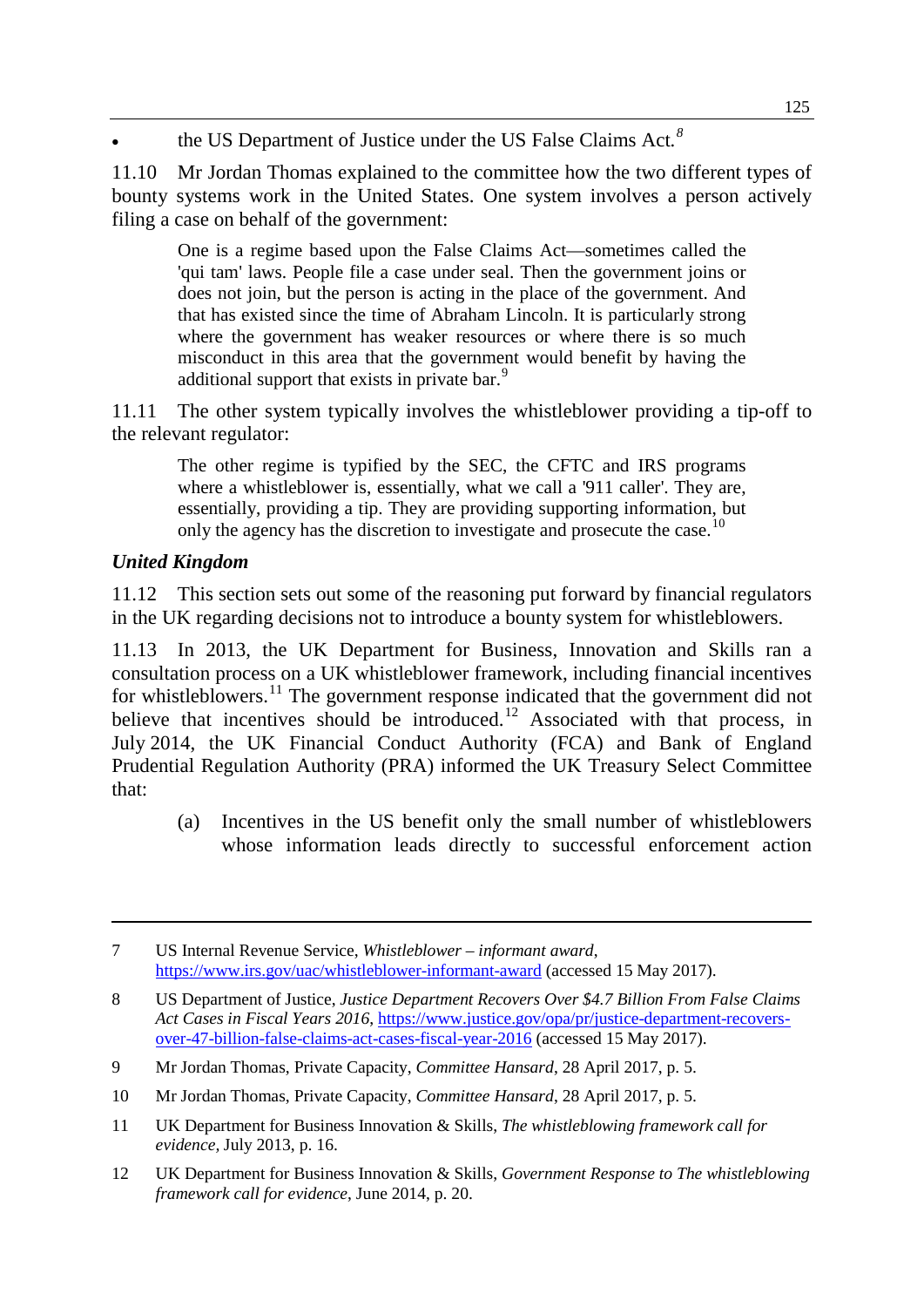resulting in the imposition of fines. They provide nothing for the vast majority of whistleblowers.

- (b) There is as yet no empirical evidence of incentives leading to an increase in the number or quality of disclosures received by the regulators.
- (c) Introducing incentives has been accompanied by a complex, and therefore costly, governance structure.
- (d) The incentives system has also generated significant legal fees for both whistleblowers and firms, although many whistleblowers are represented on a contingency basis (no award, no fee).
- (e) Incentives offered by regulators could undermine the introduction and maintenance by firms of effective internal whistleblowing mechanisms<sup>[13](#page-3-0)</sup>

11.14 The FCA and PRA also noted that bounty systems may create the following moral or other hazards:

- malicious reporting or entrapment:
- the whistleblower's conflict of interests potentially weakening prosecution cases in court;
- inconsistency with the regulators' expectations of firms;
- the need for qualification criteria; and
- perceptions of large rewards for undertaking a public duty.<sup>[14](#page-3-1)</sup>

#### *Other bounty systems*

-

11.15 In mid-2016, the Ontario Securities Commission launched its Office of the Whistleblower and its Whistleblower Program policy, which includes a bounty system. Whistleblowers who report information that leads to monetary sanctions of \$1 million or more may be eligible for a financial award of up to \$5 million.<sup>[15](#page-3-2)</sup> Dr Sulette Lombard, Academic, Flinders Law School, informed the committee that the bounty system differs significantly from the US system, firstly, because it is capped, and secondly, because it is restricted to whistleblowing in respect of securities offences, and is therefore narrowly focussed.<sup>[16](#page-3-3)</sup>

11.16 In South Korea, whistleblowers who contribute directly to increasing or recovering government revenues can receive between four and 20 per cent of these

<span id="page-3-0"></span><sup>13</sup> UK Financial Conduct Authority and the Prudential Regulation Authority, *Financial incentives for whistleblowers*, July 2014, pp. 2, 3.

<span id="page-3-1"></span><sup>14</sup> UK Financial Conduct Authority and the Prudential Regulation Authority, *Financial incentives for whistleblowers*, July 2014, p. 3.

<span id="page-3-2"></span><sup>15</sup> Ontario Securities Commission, OSC policy 15-601, *Whistleblower Program*, July 2016, pp. 1, 11.

<span id="page-3-3"></span><sup>16</sup> Dr Sulette Lombard, Academic, Flinders Law School, Flinders University, *Committee Hansard,* 27 April 2017, p. 52.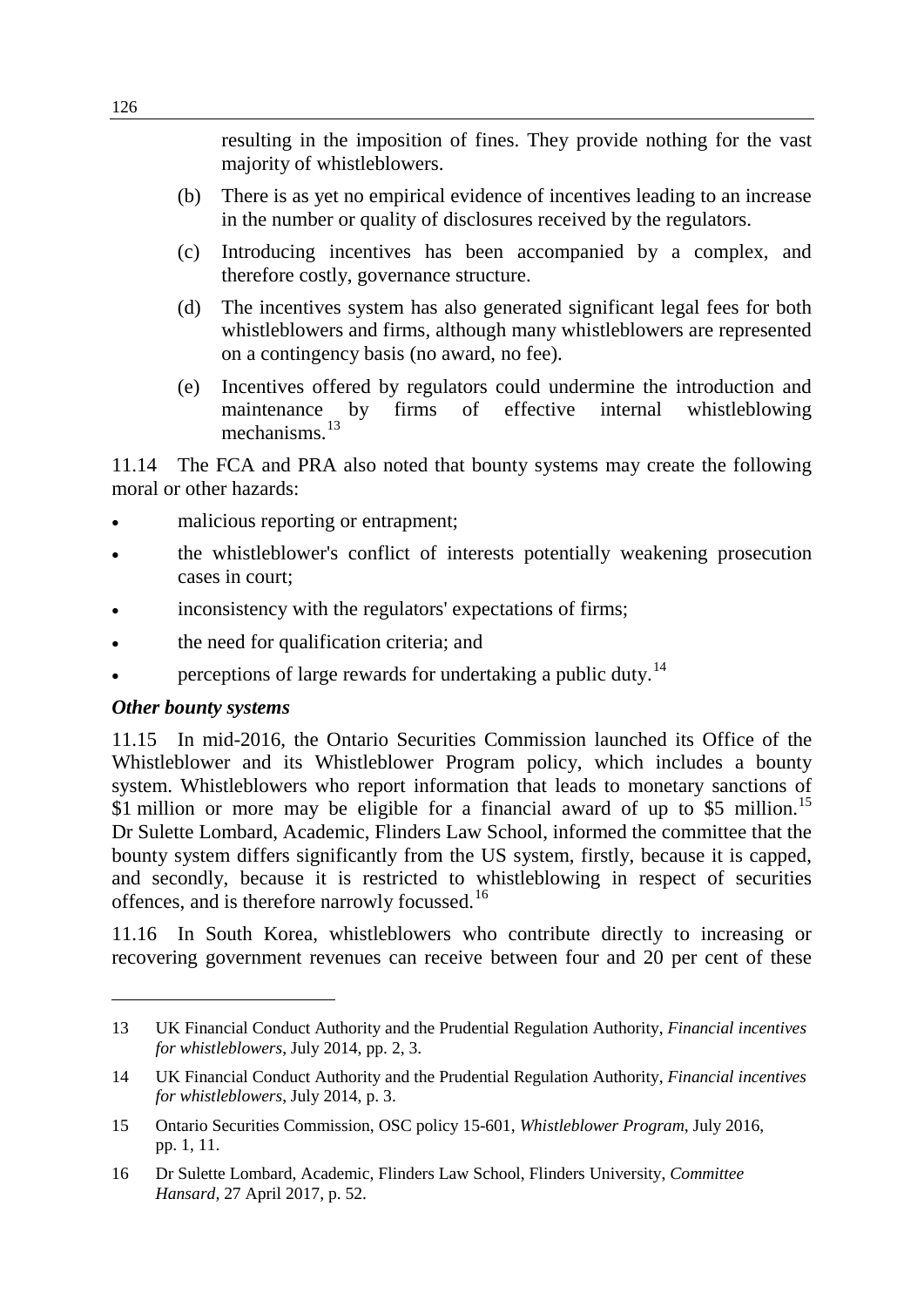funds, with an upper limit of US \$2 million. Whistleblowers who serve the public interest or institutional improvement can receive up to US \$100,000:

As of May 2014 the largest reward paid was US \$400,000 from a case in which a construction company was paid US \$5.4 million for sewage pipelines that it did not build. Eleven people faced imprisonment and fines, and the US \$5.4 million was recovered.<sup>[17](#page-4-0)</sup>

11.17 Some limited reward systems have either been proposed or implemented in some European jurisdictions. For example, in Italy, a commission for the prevention of corruption established around 2012 made recommendations including issuing rewards in return for useful disclosures.<sup>[18](#page-4-1)</sup> In 2003, the Lithuanian government passed a resolution to reward people for exposing financial crimes.<sup>[19](#page-4-2)</sup> In Hungary anti-trust law qualifies whistleblowers for up to 1 per cent of the fine collected from the employer capped at around  $\text{E}$  60.000.<sup>[20](#page-4-3)</sup>

### **Arguments for a reward system in Australia**

-

11.18 This section summarises arguments that were put to the committee in support of a bounty system for whistleblowers in Australia.

11.19 Dr Vivienne Brand and Dr Lombard argued in favour of a reward based system, indicating to the committee that bounties could be a game changer in the Australian corporate sector:

…any reform the committee considers ought to take into account the potential for some form of financial incentive, reward or compensation—a spectrum of those sorts of options—to really shift the level of whistleblowing activity. $21$ 

…we are strong proponents of financial rewards for whistleblowing, recognising that that is just part of a bigger picture and that it will not be the answer to all the issues that have been addressed, but that a holistic view is important. $^{22}$  $^{22}$  $^{22}$ 

11.20 Mr Jordan Thomas argued in favour of a bounty system suggesting that it can be relatively low risk and low cost for the government because the government only

- <span id="page-4-4"></span>21 Dr Vivienne Brand, Flinders Law School, Flinders University, *Committee Hansard*, 27 April 2017, p. 52.
- <span id="page-4-5"></span>22 Dr Sulette Lombard, Academic, Flinders Law School, Flinders University, *Committee Hansard*, 27 April 2017, p. 52.

<span id="page-4-0"></span><sup>17</sup> Simon Wolfe, Mark Worth, Sulette Dreyfus, A J Brown, *Breaking the Silence: Strengths and Weaknesses in G20 Whistleblower Protection Laws*, October 2015, p. 54.

<span id="page-4-1"></span><sup>18</sup> Transparency International, *Whistleblowing in Europe Legal Protections for Whistleblowers in the EU*, 2013, p. 55.

<span id="page-4-2"></span><sup>19</sup> Transparency International, *Whistleblowing in Europe Legal Protections for Whistleblowers in the EU*, 2013, p. 59.

<span id="page-4-3"></span><sup>20</sup> Department for Business Innovation & Skills, *The whistleblowing framework call for evidence*, July 2013, p. 16.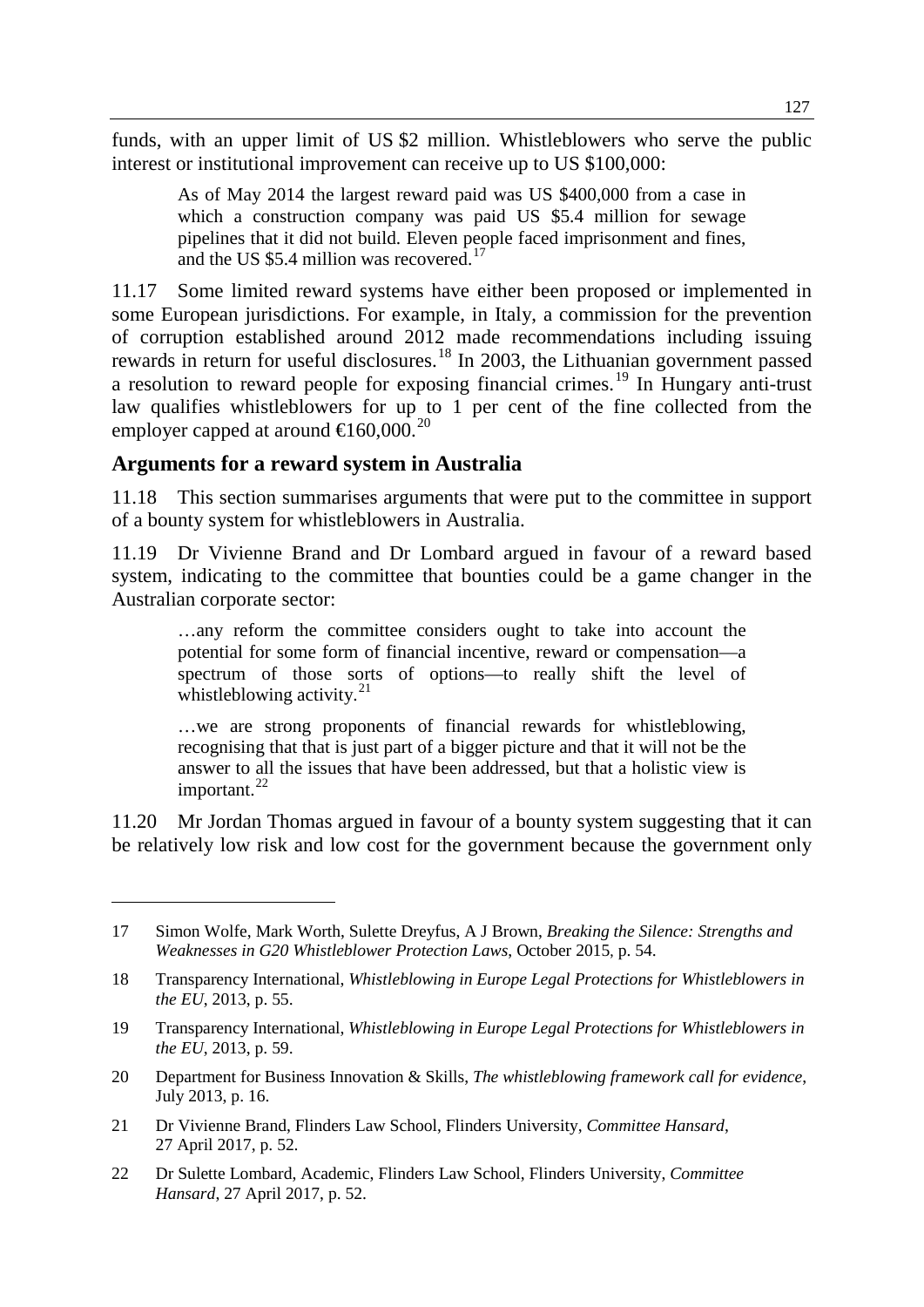pays a reward if the enforcement action is successful. Mr Thomas noted that before the whistleblower program regulators had to build a number of cases from the ground up, whereas now regulators are able to be much more targeted and efficient in looking at potential wrongdoing.<sup>[23](#page-5-0)</sup> Mr Thomas also set out areas in which the US programs had been successful:

…the American experience tells us that governments offering incentives for corporate whistleblowers to report misconduct really does work. First, surveys show that more than 80% employees, continue to report internally first —an important sign of a healthy corporate environment. Second, after the establishment of the SEC Whistleblower Program, many companies invested more time and resources in strengthening their internal reporting and compliance programs to encourage their employees to report internally, rather than externally. Third, attorneys, accountants, compliance professionals and other gatekeepers have reported being empowered because they now can argue that failure to do the right thing or invest more in their compliance and integrity programs will result in external reporting. Fourth, more organizations are self-reporting to law enforcement and regulatory organizations because the probability of detection associated with external reporting incentives is much higher than ever before. Finally, the success of American whistleblower programs has had a positive deterrent impact by discouraging potential wrongdoers from engaging in wrongdoing. $^{24}$  $^{24}$  $^{24}$ 

11.21 Mr Thomas set out further arguments for a whistleblowing reward system:

• Employees owe a duty to employers, but have many other important duties including to their company's shareholders and fellow citizens.

• The public compensating whistleblowers does not create corrupt companies, but allowing wrongdoers to get away with crimes because knowledgeable employees and culpable corporations remain silent surely does.

• Australia's primary focus should be on the real harm caused to real people through corporate wrong doing.

• Whistleblowing works: it ferrets out crime, leads to reform of corrupt corporate cultures, and protects innocent victims from corporate harm.

• The option of whistleblowing to the government can and does promote more robust internal corporate compliance and speak up programs.

• Establishing impossibly subjective eligibility standards will ensure that corporate whistleblowers remain silent.

<span id="page-5-0"></span><sup>23</sup> Mr Jordan Thomas, Private Capacity, *Committee Hansard*, 28 April 2017, p. 6.

<span id="page-5-1"></span><sup>24</sup> Mr Jordan Thomas, *Answers to questions on notice*, 28 April 2017 (received 16 May 2017), pp. 9–10.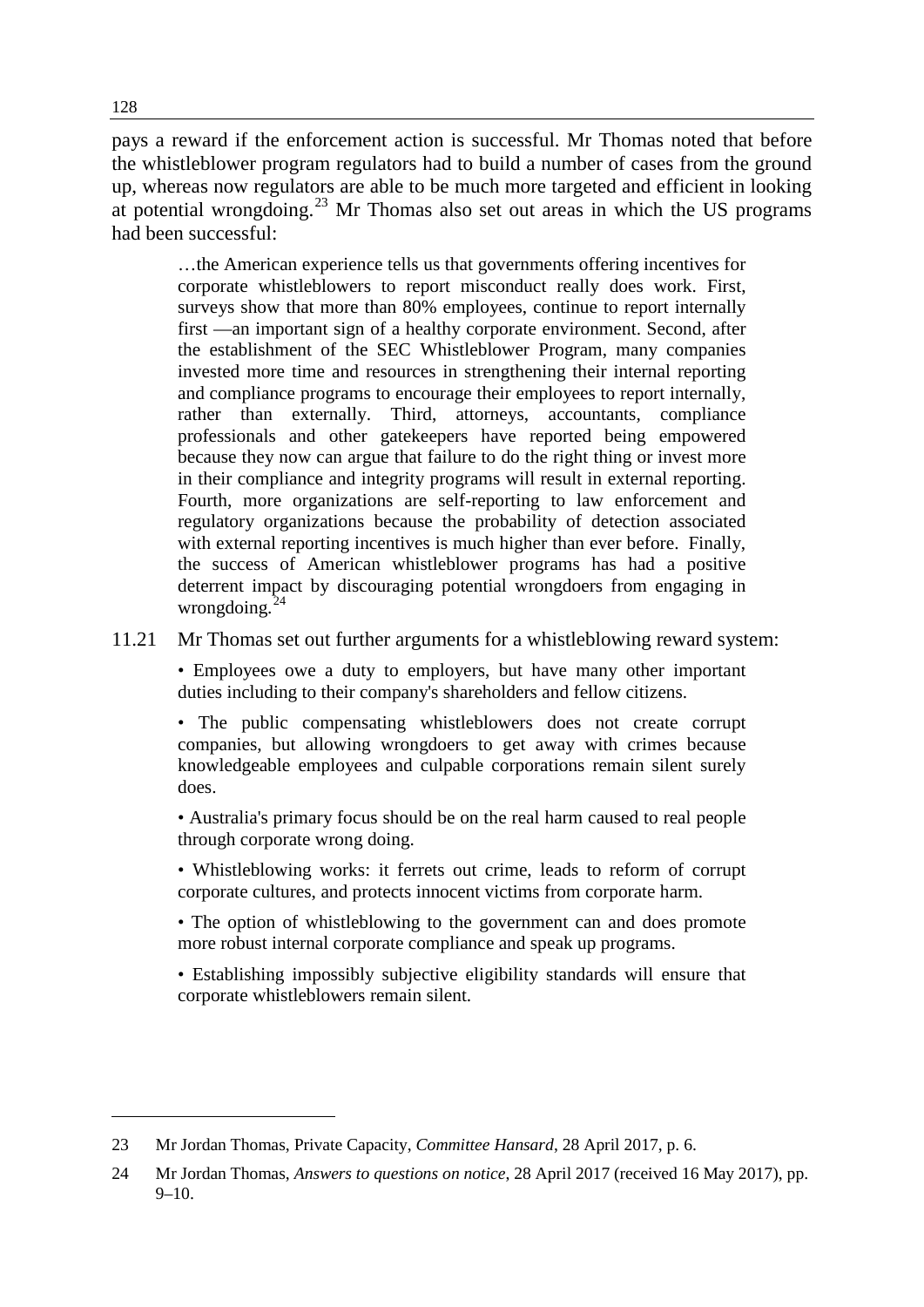• Since whistleblowers often pay a heavy price for speaking up, Australia should compensate these courageous individuals for the hardships they experience.<sup>[25](#page-6-0)</sup>

11.22 Both Mr Thomas and Mr Joshua Bornstein, Director/Principal, Maurice Blackburn Lawyers noted that in Australia there are precedents for non-rewards based incentives for reporting violations of law in Australia. For example, under the ACCC's amnesty program, individuals and entities that are culpable for illegal cartel activities are entitled to amnesty from prosecution if they are the first to report the violations to regulatory authorities.<sup>[26](#page-6-1)</sup> The ACCC provided further detail on how its immunity policy works, including noting that it is a policy rather than legislation:

The main incentive, in fact almost the only incentive, that we offer is immunity, but that only applies to people who are involved in cartels. So it is actually quite narrow—a lot of the things that we investigate are not cartels—and it is only if you are involved.<sup>[27](#page-6-2)</sup>

Our immunity policy is not done under the statute. It is a policy, so it sits together with the Commonwealth prosecution policy.<sup>[28](#page-6-3)</sup>

The immunity policy is multilateral conduct; it helps to get a person to selfreport. There might be two or three people. If one of those is encouraged to come in, that opens up the rest of the case.<sup>[29](#page-6-4)</sup>

11.23 Mr Bornstein argued that the reason why a bounty system sits uncomfortably with our culture is because there is far too much acceptance of lax standards of corporate governance. He suggested that those who benefit from tax evasion, bribery and wage fraud have much to fear from whistleblower incentives:

Those incentives undermine the levers that those wrongdoers use to try and prevent exposure. Companies who try to stop whistleblowing use the carrot and the stick with their workforces. It can be a financial incentive and it can be the threat of being expelled or punished or excluded from the organisation. The only effective way to overcome big threats and big money is to offer proportionate incentives and protection to the whistleblower, ensure that their disclosure is dealt with quickly and effectively, and provide adequate compensation.<sup>[30](#page-6-5)</sup>

<span id="page-6-0"></span><sup>25</sup> Mr Jordan Thomas, *Answers to questions on notice*, 28 April 2017 (received 16 May 2017), p. 2.

<span id="page-6-1"></span><sup>26</sup> Mr Jordan Thomas, *Submission 70,* p. 3; Mr Joshua Bornstein, Director/Principal, Maurice Blackburn Lawyers, *Committee Hansard*, 27 April 2017, pp. 42–43.

<span id="page-6-2"></span><sup>27</sup> Mr Marcus Bezzi, Executive General Manager Competition Enforcement, Australian Competition and Consumer Commission, *Committee Hansard*, 27 April 2017, p. 71.

<span id="page-6-3"></span><sup>28</sup> Mr Marcus Bezzi, Executive General Manager Competition Enforcement, Australian Competition and Consumer Commission, *Committee Hansard*, 27 April 2017, p. 65.

<span id="page-6-4"></span><sup>29</sup> Mr Ian Lawrence, Director, Law Reform and Competition Advocacy, Australian Competition and Consumer Commission, *Committee Hansard*, 27 April 2017, p. 71.

<span id="page-6-5"></span><sup>30</sup> Mr Joshua Bornstein, Director/Principal, Maurice Blackburn Lawyers, *Committee Hansard*, 27 April 2017, p. 43.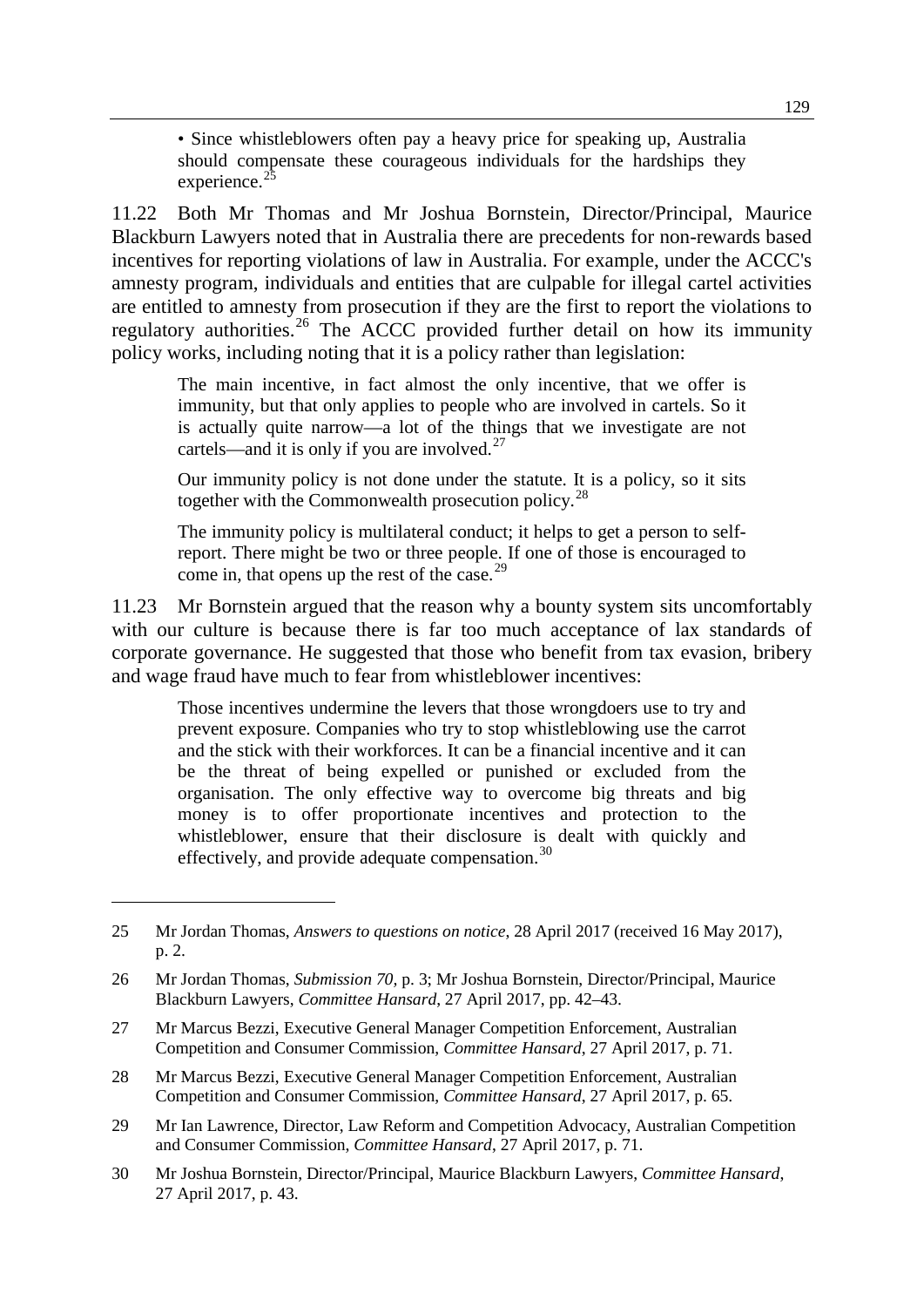11.24 The IBACC was in favour of a bounty system as part of a broader improvement to a compensation scheme. However, the IBACC acknowledged that while the majority of submissions supported substantially improved compensation rights, many submitters were more hesitant, if not hostile, towards the notion of rewarding the voluntary disclosure of corporate or not-for-profit misconduct.

The [IBACC] respects the differences of views in terms of the introduction of a reward system. It would mark a major innovation and change in the Australian legal landscape. That, of itself, is no reason not to do it. The [IBACC] remains of the opinion, as expressed in its Submission, that an independent rewards system, supporting a reformed compensation scheme, is a desirable reform in Australia for the benefit of those in the community to stand up to report misconduct. $31$ 

11.25 While Professor Brown supported the careful introduction of reward systems, he noted that it would be important to ensure consistency across all sectors and regulatory areas. Importantly, however, Professor Brown also drew attention to the need for significantly higher penalties that would then allow for both greater compensation for individual whistleblowers and increased funds to support the functions of a whistleblower protection agency. $32$ 

### **Arguments against a reward system**

11.26 This section summarises some of the many arguments put to the committee during the inquiry against a reward system in Australia. While many submitters and witnesses focussed on the ethical implications of a bounty system and the potential for perverse incentives to produce counter-productive outcomes, other submitters focussed on the practical concerns that a bounty system would raise.

11.27 Ms Serene Lillywhite, Chief Executive Officer of Transparency International, did not support a US style bounty system for whistleblowers because, in her view, the US system does not provide all the necessary protections and may in fact preclude whistleblowers from accessing other remedies:

It may provide some form of compensation…but it is still not necessarily meeting all the issues in terms of providing adequate whistleblower protections.

The other point that I think still requires some consideration is whether the introduction of a bounty system, for want of a better word, would potentially preclude a whistleblower from seeking other forms of civil remedy or civil justice. Would there be the requirement, for example, that

<span id="page-7-0"></span><sup>31</sup> International Bar Association Anti-Corruption Committee, *Answers to questions on notice*, 11 April 2017, (received 18 May 2017).

<span id="page-7-1"></span><sup>32</sup> Professor A J Brown, Program Leader, Public Integrity and Anti-Corruption, Centre for Governance and Public Policy, Griffith University, *Committee Hansard*, 31 May 2017, p. 5.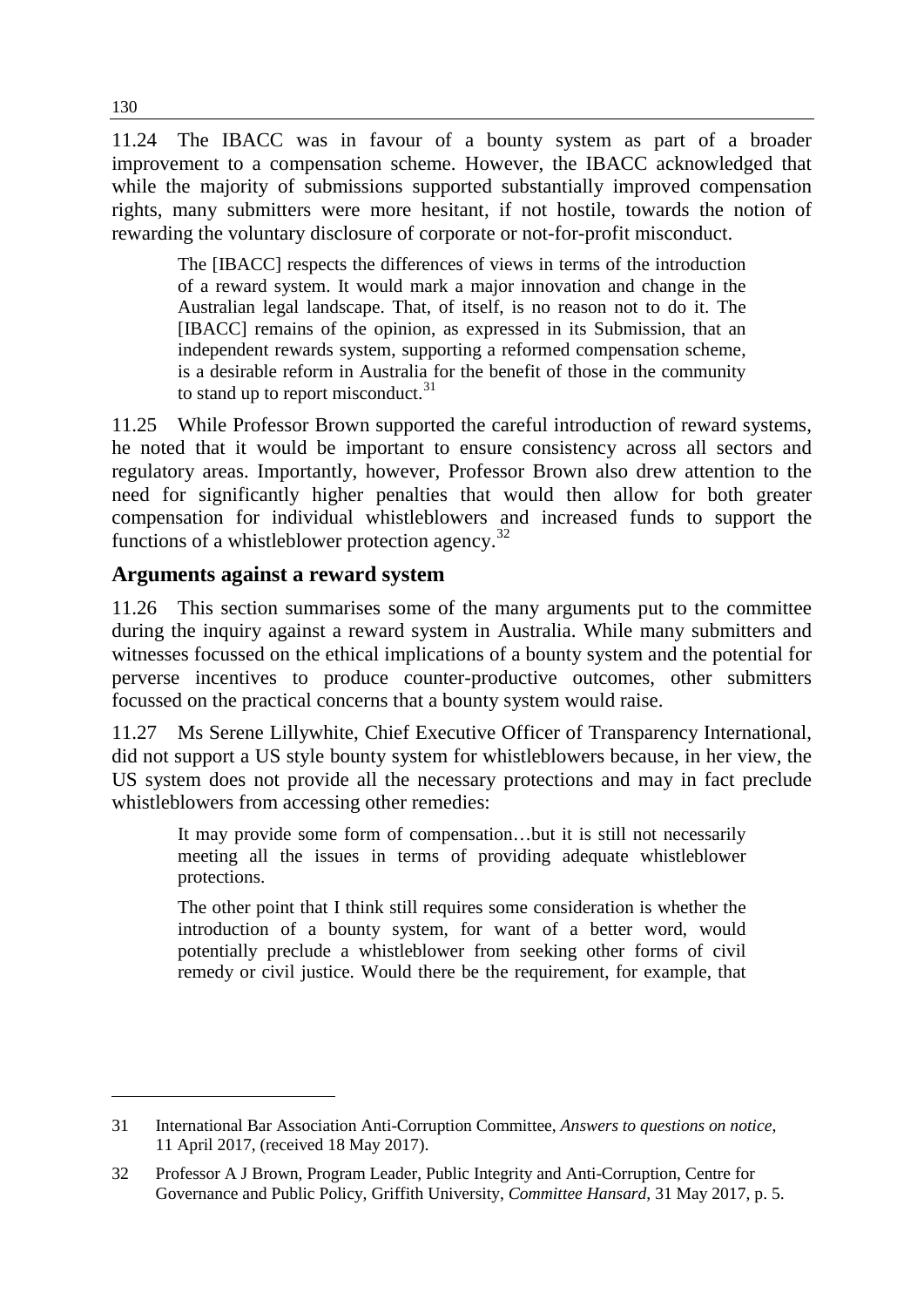by accepting a bounty you effectively forego your right to other forms of natural justice? $33$ 

11.28 Similarly, Mr Gentilin was cautious about a bounty system and argued that other measures would be more beneficial in protecting whistleblowers:

I am not supportive of a bounty system similar to the one currently in place in the US. This is not to suggest that the US bounty system has not been successful. If one looks at it purely through the lens of increased disclosures, an argument could be made in favour of a bounty system. However, this inquiry has been launched under the banner of increasing whistleblower protections. I believe there are more effective ways to achieve this than through the introduction of a bounty system.<sup>[34](#page-8-1)</sup>

11.29 Ms Rebecca Maslen-Stannage, Chair of the Corporations Committee, Law Council, told the committee that the Law Council did not support a bounty system which risked setting up perverse incentives, and preferred a compensation system instead. The Law Council argued that getting the legislative settings right was the key to reducing the incidence of victimisation so that whistleblowers would feel safe to report wrongdoing internally and seek to change an organisation from within.<sup>[35](#page-8-2)</sup>

11.30 Mr Warren Day, Senior Executive Leader, ASIC noted that in ASIC's experience, the majority of whistleblowers who contact the regulator are motivated by altruism.[36](#page-8-3) He also raised serious practical considerations that could arise from the application of a bounty system:

You can see a scenario where there are two people working side by side. One is actually the whistleblower and the other one knows nothing about what is going on, but they work in the same place. The second person is completely oblivious to what is going on. Management come down from on high and think there is a leak and are really concerned they have a whistleblower and want to take harmful action against both employees. We would say that the second employee, the person who is oblivious to what is going on, is just as victimised as the first person, even though they are not the whistleblower. This is something we want to point out.

Where we see a circumstance that people have been victimised on the basis that they are potentially a whistleblower—they have been victimised because of that—we think there needs to be some way for that to be

<span id="page-8-0"></span><sup>33</sup> Ms Serene Lillywhite, Chief Executive Officer, Transparency International Australia, *Committee Hansard*, 27 April 2017, p. 6.

<span id="page-8-1"></span><sup>34</sup> Mr Dennis Gentilin, private capacity, *Committee Hansard*, 28 April 2017, p. 1.

<span id="page-8-2"></span><sup>35</sup> Ms Rebecca Maslen-Stannage, Chair, Corporations Committee, Business Law Section, Law Council of Australia, *Committee Hansard*, 28 April 2017, p. 19.

<span id="page-8-3"></span><sup>36</sup> Mr Warren Day, Senior Executive Leader, Assessment and Intelligence, Australian Securities and Investments Commission, *Committee Hansard*, 27 April 2017, p. 67.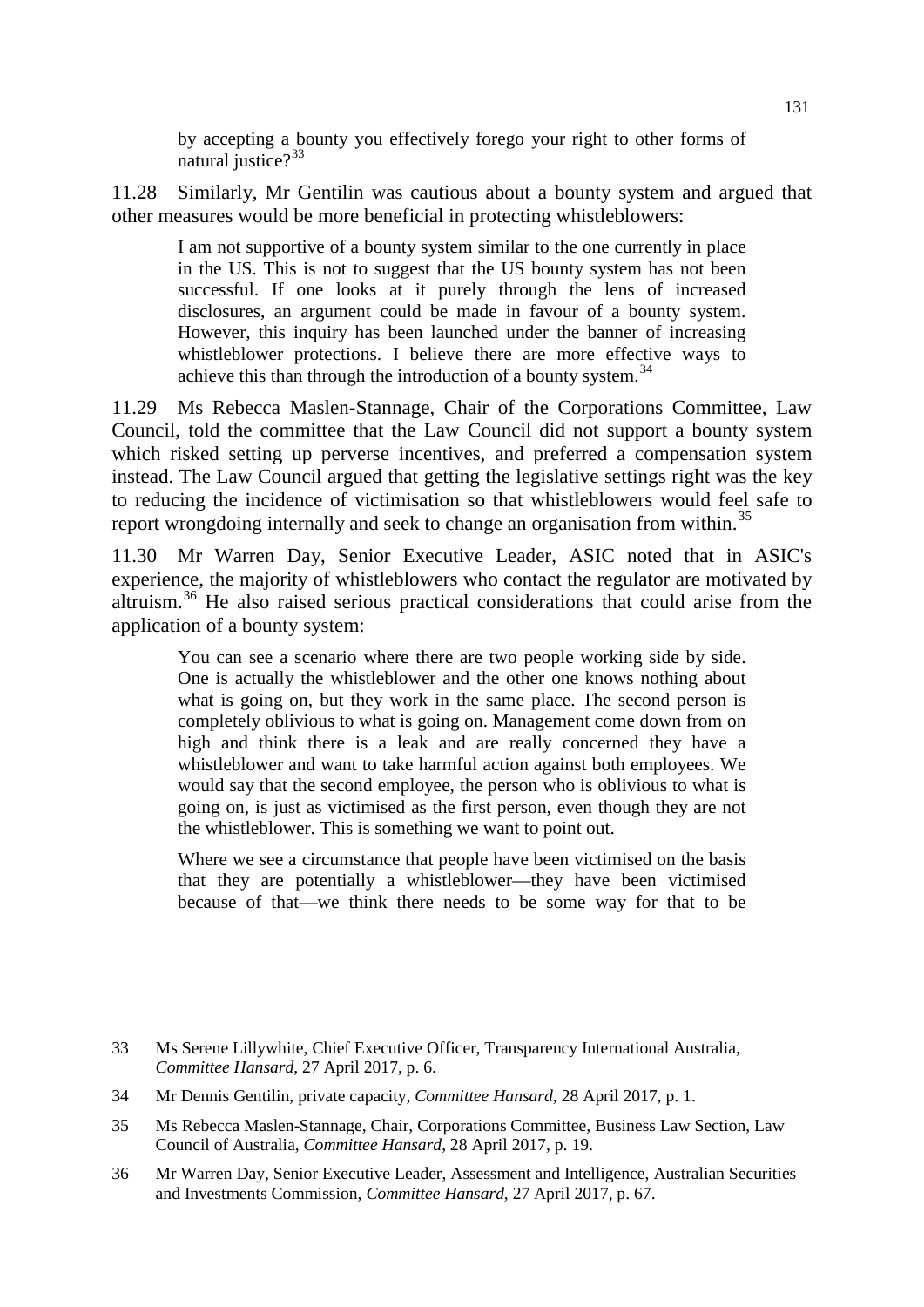considered as well, whereas, with a rewards scheme, it is only the person who has actually put the information there who is considered.<sup>[37](#page-9-0)</sup>

11.31 In light of the potentially unfair distribution of a bounty in the scenario set out above, ASIC pointed out that a compensation system has the advantage of potentially providing resources to a broad range of whistleblowers, whereas a reward based system only assists a small proportion of whistleblowers who are associated with cases leading to a successful prosecution and large fines.<sup>[38](#page-9-1)</sup>

11.32 The Institute of Internal Auditors told the committee that it did not support a bounty system and that rewarding whistleblowers should not be encouraged:

…whether the whistleblower comes from the ranks of internal audit or not, one must ponder how paying someone for doing the right thing can restore a healthy culture.

[The Institute of Internal Auditors] Australia agrees with that position and does not agree with the US position where whistleblowers can be rewarded with part of the moneys recoverable.<sup>[39](#page-9-2)</sup>

11.33 Similarly, Dr Simon Longstaff from the Ethics Centre did not support incentives for people to disclose wrongdoing and argued that incentives would be inconsistent with the duty to act in good faith for the benefit of an employer or in the public interest:

I think, two wrongs do not make a right, and the fact that there are incentives in some environments to do wrong does not mean that they should matter, because it is the nature of the incentive itself that corrupts the underlying relationship which ought to motivate people to come forward, and the solution in this case is to provide adequate protections for individuals who have exhausted the internal mechanisms for raising their concerns, which should be, ideally, in place.<sup>[40](#page-9-3)</sup>

11.34 Dr Longstaff also argued that the ends do not justify the means, and that instead of looking at bounty systems, the focus should instead be on remedying the situation which leads to people suffering detriment:

We should not have people losing their jobs. We should not have people who are subject to some kind of reprisal, even in the broad terms which have been talked about here today. That is what we need to fix, rather than just compensate people for a failure to address the underlying problem itself. I just do not think that it is a healthy situation for society at large or for people in organisations—whether it is the public sector or the private

<span id="page-9-0"></span><sup>37</sup> Mr Warren Day, Senior Executive Leader, Assessment and Intelligence, Australian Securities and Investments Commission, *Committee Hansard*, 27 April 2017, p. 67.

<span id="page-9-1"></span><sup>38</sup> Australian Securities and Investments Commission, *Submission 51*, p. 22.

<span id="page-9-2"></span><sup>39</sup> Mr Peter Jones, Chief Executive Officer, Institute of Internal Auditors, *Committee Hansard*, 27April 2017, p. 33.

<span id="page-9-3"></span><sup>40</sup> Dr Simon Longstaff AO, Executive Director, The Ethics Centre, *Committee Hansard*, 27 April 2017, p. 4.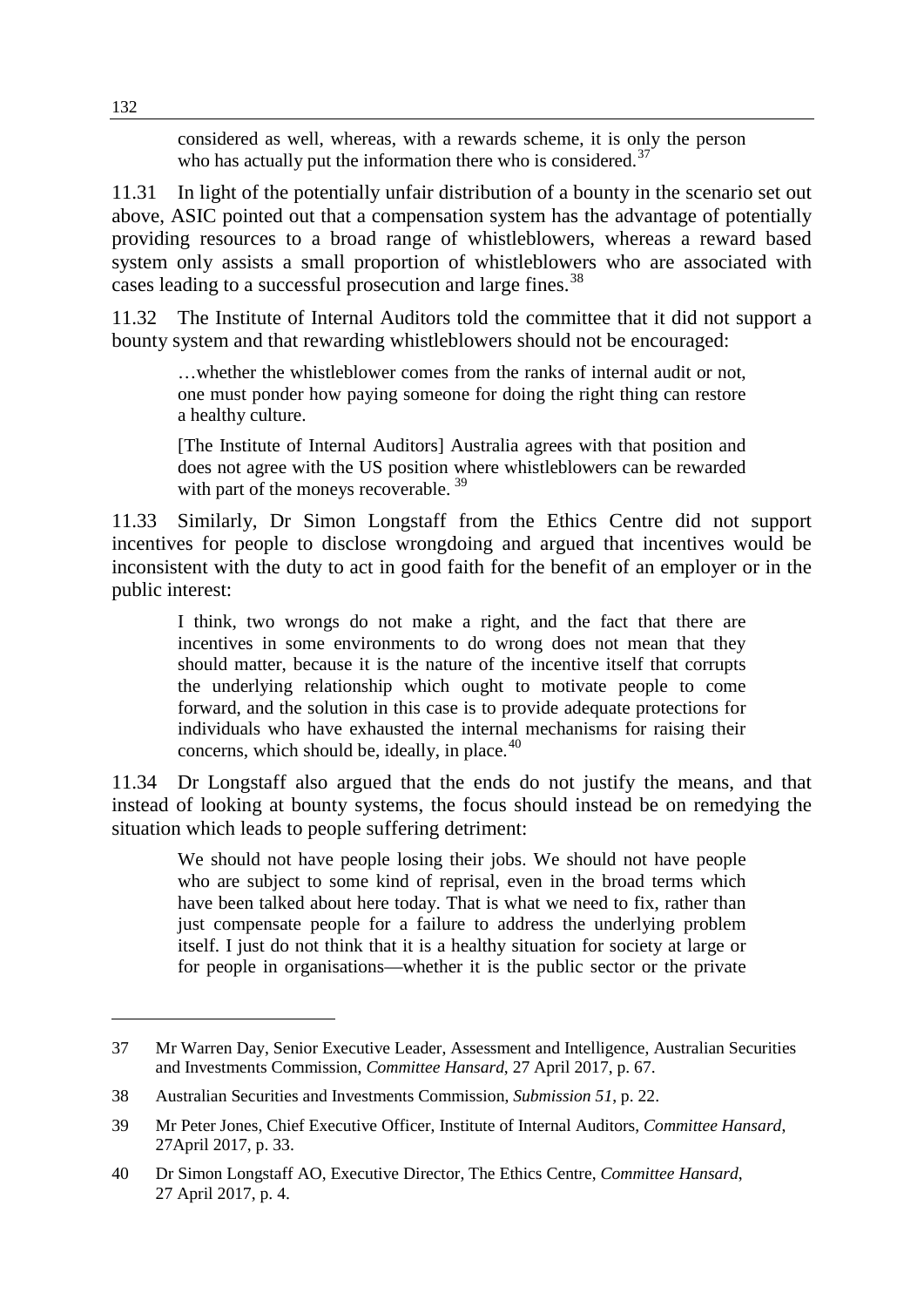sector—to have people raising concerns motivated, principally, by the prospect of some reward as a result of having done so. It should be a matter of duty that one acts from, and that should be underpinning the relationship in this area. $41$ 

11.35 Mr Matthew Chesher, Director Legal and Policy, MEAA did not support a scheme such as the Dodd-Frank legislation in the US. He argued that there should be no incentive for a person to disclose, beyond restoring or maintaining the position that they held, in a financial sense, prior to a disclosure having taken place.<sup>[42](#page-10-1)</sup>

11.36 Mr Trevor Clarke, Director, Industrial and Legal from the ACTU was cautious about a US style incentive system for whistleblowers, arguing that it would be a sad day if all enforcement processes were based on the idea that you get something out of it rather than do it because it is the right thing to do. He suggested instead that the relevant regulator could be given some discretion to allocate, on compassionate grounds, a percentage of a fine to a whistleblower.<sup>[43](#page-10-2)</sup>

11.37 With respect to the public sector, the Queensland Ombudsman argued that a bounty system is not consistent with the duties and responsibilities of a public servant to receive a reward for disclosing information about wrongdoing. The reporting of wrongdoing is integral to the ethical obligations of persons in public sector employment.<sup>[44](#page-10-3)</sup>

11.38 Some submitters and witnesses also drew attention to the perverse incentives and counter-productive outcomes that a bounty system may engender.

11.39 For example, Dr Brand and Dr Lombard from Flinders University raised ethical concerns relating to the temptation for whistleblowers to hold information longer to increase their reward under a bounty system.<sup>[45](#page-10-4)</sup>

11.40 Mr Lucas Ryan, Senior Policy Advisor, AICD outlined similar concerns:

Firstly, if there were an opportunity for whistleblowers to receive some sort of financial reward from their disclosure, there may be a perverse incentive for whistleblowers to sit on information and to wait for wrongdoing to grow to a greater extent, so that when they made their disclosure with the hope of receiving a bounty the extent of their reward is greater. As I said moments ago, the purpose of the framework should be to try to encourage whistleblowers who want to raise instances of corporate wrongdoing in the hope that they are corrected. People who do that should always want to go to the company in the first instance and see that happen as soon as possible.

<span id="page-10-0"></span><sup>41</sup> Dr Simon Longstaff AO, Executive Director, The Ethics Centre, *Committee Hansard*, 27 April 2017, pp. 6, 8.

<span id="page-10-1"></span><sup>42</sup> Mr Matthew Chesher, Director Legal and Policy, Media, Entertainment & Arts Alliance, *Committee Hansard*, 27 April 2017, p. 26.

<span id="page-10-2"></span><sup>43</sup> Mr Trevor Clarke, Director, Industrial and Legal, Australian Council of Trade Unions, *Committee Hansard*, 27 April 2017, p. 18.

<span id="page-10-3"></span><sup>44</sup> Queensland Ombudsman, *Submission 13*, p. 3.

<span id="page-10-4"></span><sup>45</sup> Dr Vivienne Brand and Dr Sulette Lombard, *Submission 14*, p. 3.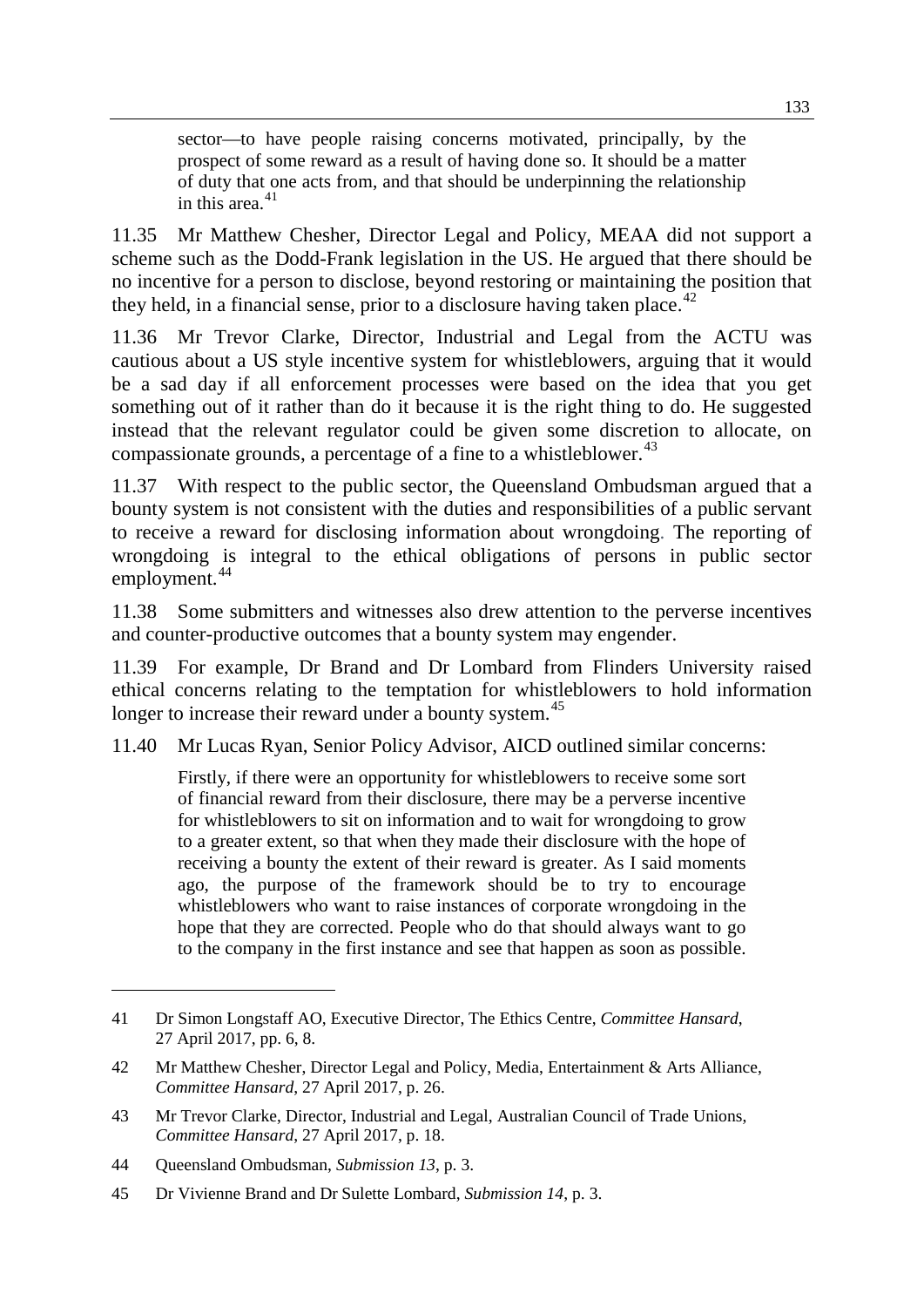But, if there is an opportunity for them to make more money by watching corporate wrongdoing spiral out of control, there is a significant hazard in that. $46$ 

11.41 Mr Ryan also pointed out that financial rewards may encourage whistleblowers to access information about a company by illegitimate means. He indicated that the AICD had heard of such scenarios occurring in the US.<sup>[47](#page-11-1)</sup>

11.42 In addition, Mr Gentilin warned that a bounty system might not produce more useful information, but might instead merely result in more meritless disclosures:

My view of the bounty system—if our goal is to increase the number of disclosures and tips, then I say go for it. You will get an increased number of disclosures. My question is: will it encourage people to make meritless disclosures? That is the risk you run. Any time you are put an incentive scheme in place in any walk of life, there are intended and unintended consequences. You have to be prepared for both.<sup>[48](#page-11-2)</sup>

11.43 The committee also heard that in the US, some corporations had started to try to evade the bounty systems by putting contract conditions on employees banning them from participating in bounty systems. The US-SEC has pursued cases against those contract arrangements:

One is an overly broad confidentiality agreement, which does not say—in many cases—you cannot go to the cops, but it is so broadly written that that would be an natural interpretation. The second thing is notice provisions something that would require people, if they have contact with law enforcement authorities or regulators, to notify their organisations. That has a chilling effect on people. In the US, because you could report anonymously, that actually violates the law. The third area that we see is in broad labour provisions that say that, 'You agree that you won't make a claim or receive any money for reporting wrongdoing against the organisation,' which undermines the regimes within the US.[49](#page-11-3)

#### *Third party legal interests*

-

11.44 Evidence to the committee also indicated that the bounty system in the US had provided enough of a financial incentive to create a legal services market for whistleblowers.<sup>[50](#page-11-4)</sup>

<span id="page-11-0"></span><sup>46</sup> Mr Lucas Ryan, Senior Policy Advisor, Australian Institute of Company Directors, *Committee Hansard,* 28 April 2017, p. 29.

<span id="page-11-1"></span><sup>47</sup> Mr Lucas Ryan, Senior Policy Advisor, Australian Institute of Company Directors, *Committee Hansard*, 28 April 2017, p. 29.

<span id="page-11-2"></span><sup>48</sup> Mr Dennis Gentilin, private capacity, *Committee Hansard*, 28 April 2017, p. 7.

<span id="page-11-3"></span><sup>49</sup> Mr Jordan Thomas, Private Capacity, *Committee Hansard*, 28 April 2017, p. 5.

<span id="page-11-4"></span><sup>50</sup> Professor A J Brown, Program Leader, Public Integrity and Anti-Corruption, Centre for Governance and Public Policy, Griffith University, *Committee Hansard*, 23 February 2017, p. 26.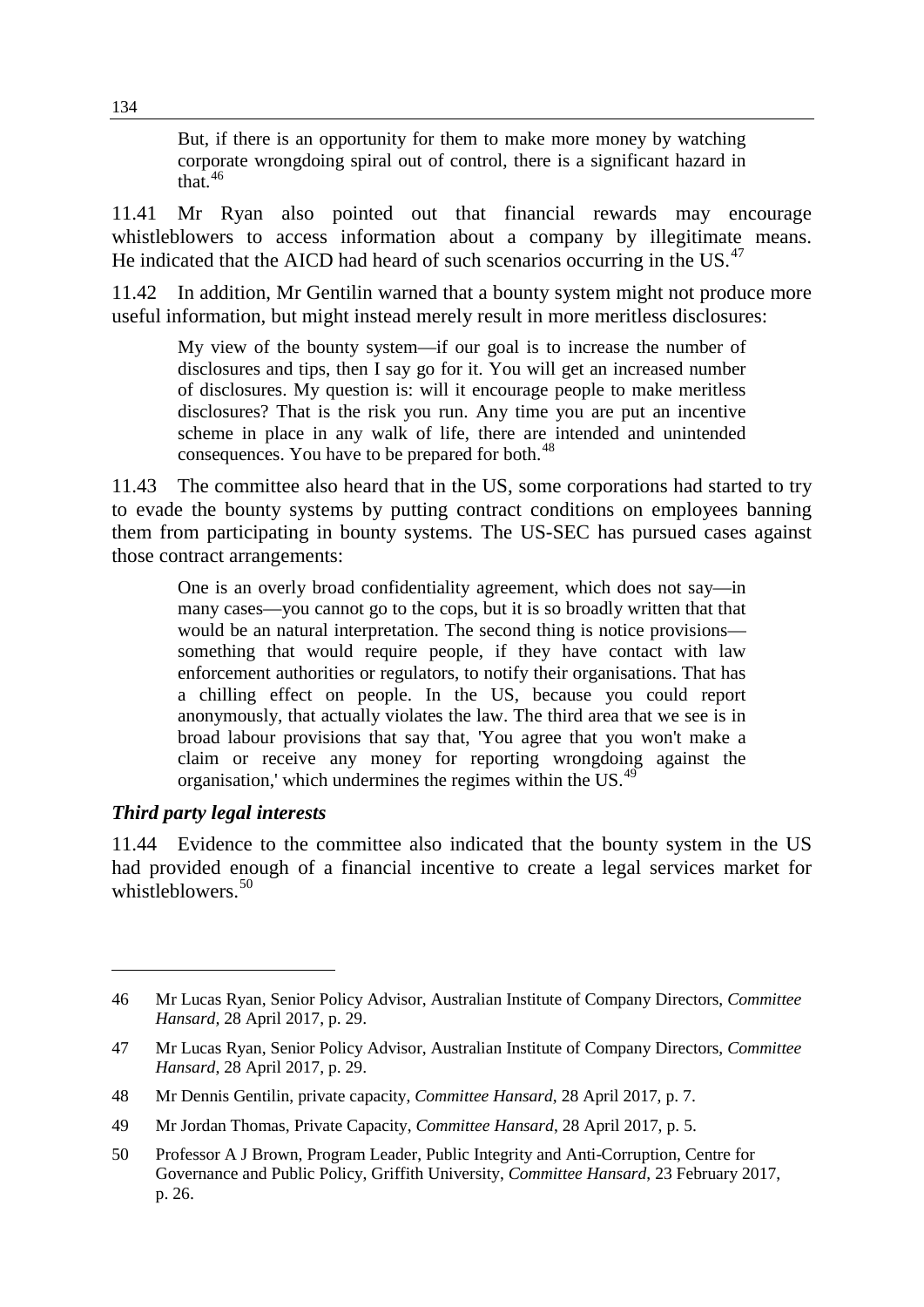11.45 Some submitters and witnesses were concerned by the potential for third party interests to be seeking to profit from whistleblower bounty systems by offering legal and other services to whistleblowers. The Institute of Internal Auditors had concerns about the US bounty system and argued that:

All that it has done is create a market for increased litigation and litigation funders. It is our view that the courts in Australia have sufficient latitude to compensate individuals commensurate with the damages incurred, and [Institute of Internal Auditors] Australia would not support the proposition of financially rewarding whistleblowers as occurs in the US.<sup>[51](#page-12-0)</sup>

Evidence in the US shows—you have the False Claims Act, the Dodd-Frank Act and a plethora of state legislation covering whistleblowers, and it has created a whole market where lawyers are profiting out of this and basically ambulance chasing. I do not think we really need that in Australia. I think that would be the last place you would want to go. $52$ 

11.46 Clayton Utz also argued that a bounty system may lead to a litigation culture perpetuated by litigation funders which may put a strain on court and regulator resources and businesses that would have to defend the actions.<sup>[53](#page-12-2)</sup>

11.47 By contrast, Mr Bornstein from Maurice Blackburn had a different view. He argued that a bounty system would counterbalance the pernicious effect of third parties profiting from wage fraud schemes and tax evasions schemes. Mr Bornstein also argued that the law currently protects against vexatious claims:

The law does this already; if you bring a vexatious claim under the Fair Work Act then you might get a costs order against you. So, if you impose a threshold—that it cannot be vexatious—then you eliminate a lot of the froth and bubble that is generated when people talk about adopting the US model of having incentives.[54](#page-12-3)

#### *Timing of the introduction of a reward system*

11.48 Some submitters and witnesses discussed whether it may be appropriate to reconsider a reward or bounty system at another time.

11.49 The AICD noted that there are some challenges with the operation of the US whistleblower bounty system and that the US bounty system was put in place sometime after other whistleblower protections were established:<sup>[55](#page-12-4)</sup>

<span id="page-12-0"></span><sup>51</sup> Mr Peter Jones, Chief Executive Officer, Institute of Internal Auditors, *Committee Hansard*, 27 April 2017, p. 33.

<span id="page-12-1"></span><sup>52</sup> Mr Tony Rasman, Public Affairs Managers, Institute of Internal Auditors, *Committee Hansard*, 27 April 2017, p. 34.

<span id="page-12-2"></span><sup>53</sup> Clayton Utz, *Submission 4*, pp. 3–4.

<span id="page-12-3"></span><sup>54</sup> Mr Joshua Bornstein, Director/Principal, Maurice Blackburn Lawyers, *Committee Hansard*, 27 April 2017, p. 45.

<span id="page-12-4"></span><sup>55</sup> Ms Louise Petschler, General Manager, Advocacy, Australian Institute of Company Directors, *Committee Hansard*, 28 April 2017, p. 28.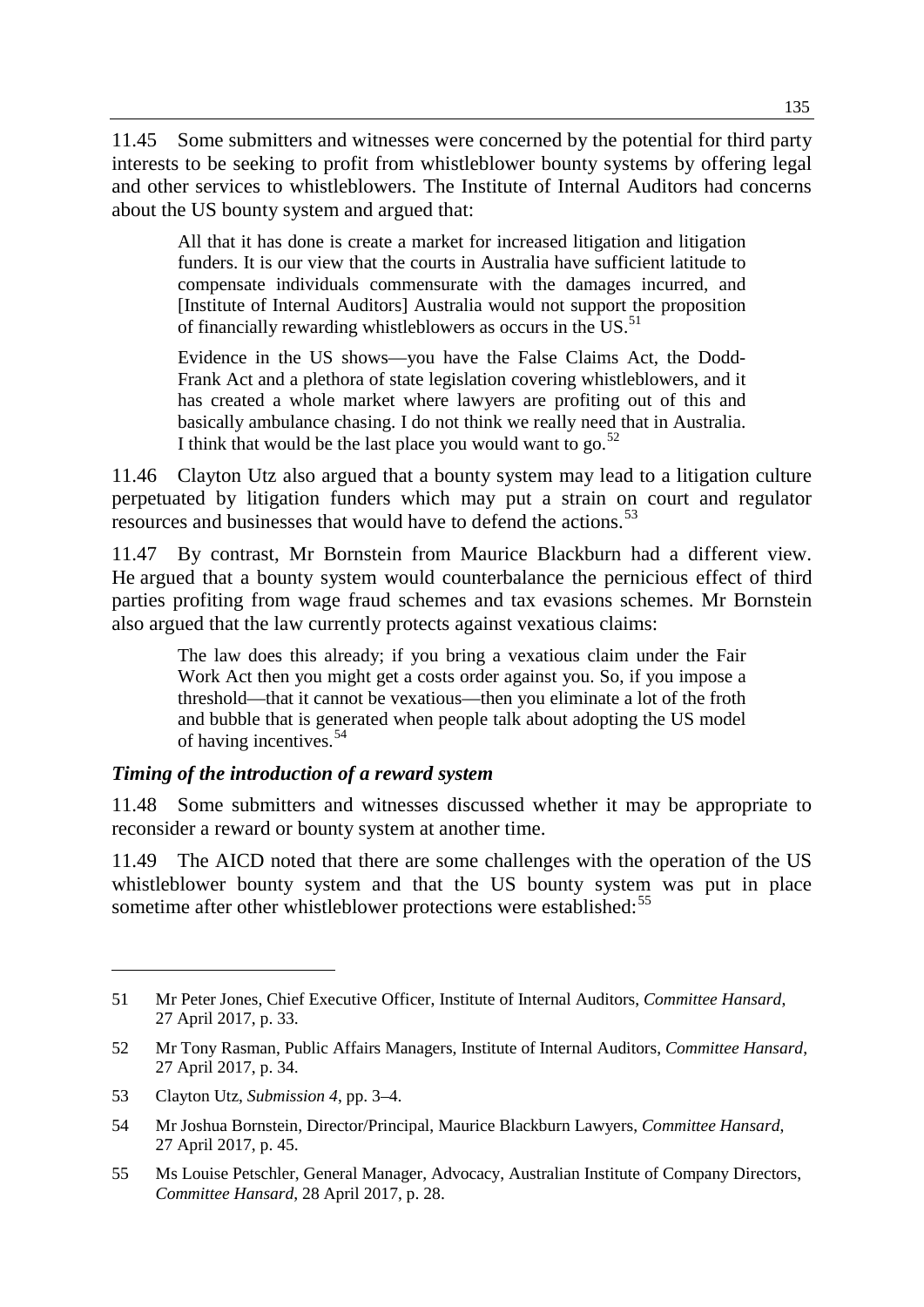… Firstly, they have a different cultural context to us. They have a previous whistleblowing act that introduced similar protections that we are contemplating with ours.<sup>[56](#page-13-0)</sup>

Secondly, they have a strong history of qui tam provisions, which previously operated under American law that we do not have here in Australia. The AICD is particularly concerned about some of the moral hazards that arise from a bounty scheme. That is not to say that in five years, 10 years time or whenever we review the system, if it has not gone far enough, they might be hazards we are willing to take. But in the shortterm, our view is that there is enough scope to improve the whistleblowing framework now that we do not need to contemplate entertaining those moral hazards.<sup>[57](#page-13-1)</sup>

11.50 The AICD suggested reconsidering a bounty system after other measures have been given a chance to work:

Our suggestion is that the types of improvements that we have outlined in our submission—and we believe the genuine focus of boards and corporates to improve practices—supported by a better regulatory environment, will materially shift that conversation and the experience within Australia. Our suggestion, then, is: why don't we do that, and have a look at bounties as part of a post-implementation review, which, as a matter of good practice, we think is something we should be doing with all substantive reforms in a relatively short period.[58](#page-13-2)

#### *Limitations of a bounty system based on existing low penalty regime*

11.51 ASIC suggested that there is benefit in deferring the consideration of a rewards system until more comprehensive whistleblowing reform has been implemented, and in particular the operation of a new compensation regime has been assessed. ASIC also noted that this would also allow time for higher monetary penalties to be introduced.<sup>[59](#page-13-3)</sup>

Despite the fact that some countries have already adopted a rewards system to encourage the reporting of corporate wrongdoing, ASIC does not consider that a rewards system that is dependent on successful prosecution and the level of penalties imposed would be effective in Australia at this time (generally, in other jurisdictions, the reward payments are calculated as a proportion of the penalty imposed).  $60$ 

<span id="page-13-0"></span><sup>56</sup> Mr Lucas Ryan, Senior Policy Advisor, Australian Institute of Company Directors, *Committee Hansard*, 28 April 2017, p. 28.

<span id="page-13-1"></span><sup>57</sup> Mr Lucas Ryan, Senior Policy Advisor, Australian Institute of Company Directors, *Committee Hansard*, 28 April 2017, p. 28.

<span id="page-13-2"></span><sup>58</sup> Ms Louise Petschler, General Manager, Advocacy, Australian Institute of Company Directors, *Committee Hansard*, 28 April 2017, p. 26.

<span id="page-13-3"></span><sup>59</sup> Australian Securities and Investments Commission, *Submission 51*, p. 25.

<span id="page-13-4"></span><sup>60</sup> Australian Securities and Investments Commission, *Submission 51*, p. 25.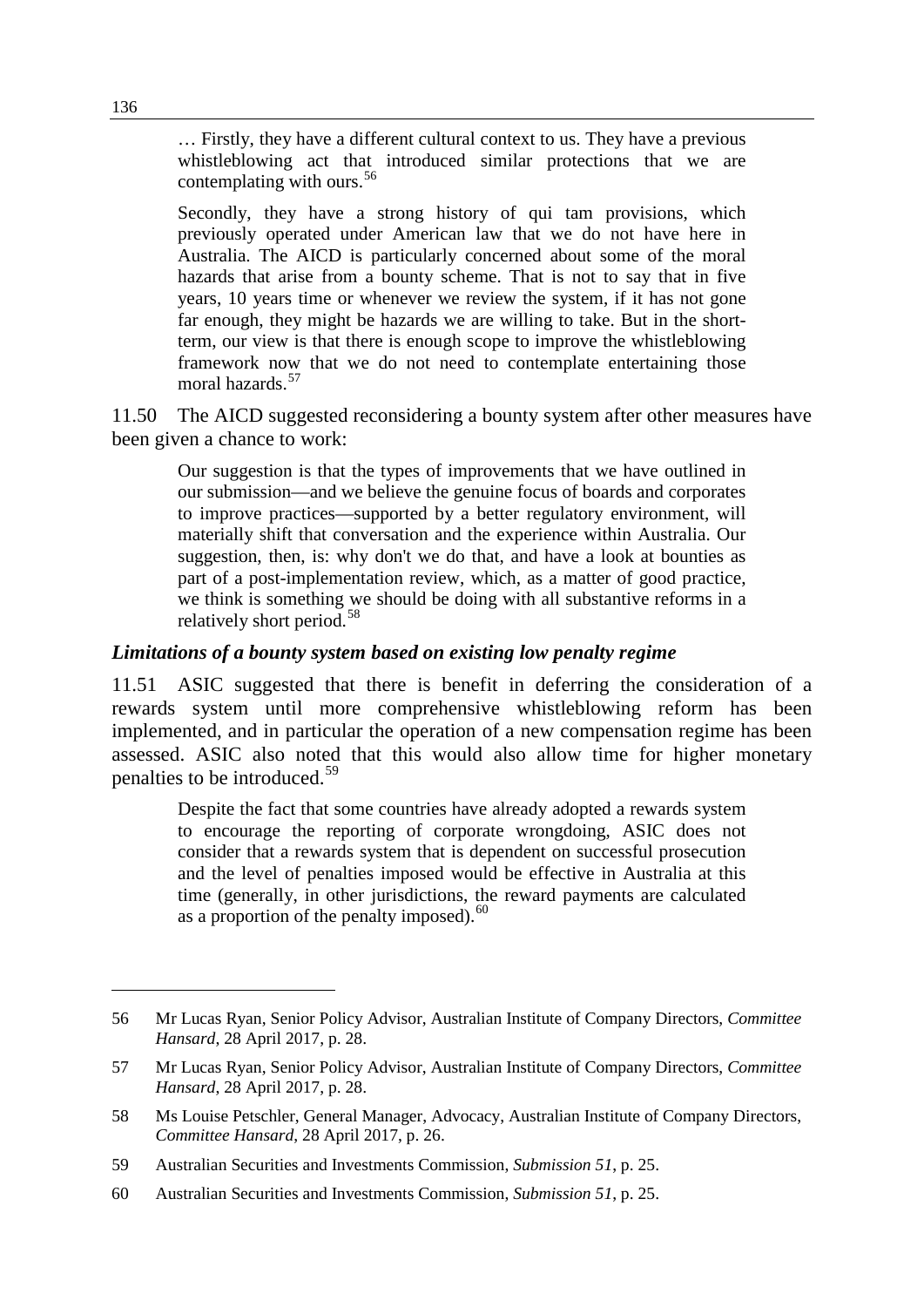11.52 Dr Lombard also argued that a bounty system may not work in Australia because the penalties for corporate wrong doing are much smaller than the US in many cases and a portion of the fine may not necessarily be attractive.  $61$ 

#### *Previous parliamentary inquiries did not support a bounty system*

11.53 The committee notes the findings of three previous parliamentary inquiries which did not support financial reward or bounty systems:

- In 1989, the House of Representatives Legal and Constitutional Affairs Committee rejected any suggestion that a system of rewards or bounties be introduced in Australia concluding that such a system was incompatible with accepted principles and practice within Australian society.<sup>[62](#page-14-1)</sup>
- In 1994, the Senate Select Committee on Public Interest Whistleblowing recommended that a reward system should not be considered because it would be contrary to the purpose of a scheme which should encourage the development of appropriate ethical standards.<sup>[63](#page-14-2)</sup>
- In 2009, the House of Representatives Standing Committee on Legal and Constitutional Affairs inquiry into public sector whistleblower protections considered reward and bounty systems. That committee concluded that:

…recognising whistleblowers where they have made a contribution to the integrity of public administration sends an important message about the value of an open pro-disclosure culture. Agency heads should actively consider recognising whistleblowers within their organisation through their own existing rewards and recognition programs.<sup>[64](#page-14-3)</sup>

#### **Committee view**

-

11.54 The committee has considered the experiences of other jurisdictions with whistleblower financial reward and bounty systems. The committee notes that reward systems exist in a number of jurisdictions similar to Australia, including the US and Canada. To date, reward or bounty systems have not been taken up by Australian states or territories. [65](#page-14-4)

<span id="page-14-4"></span>65 Professor A J Brown, Program Leader, Public Integrity and Anti-Corruption, Centre for Governance and Public Policy, Griffith University, *Answers to questions on notice*, 18 May 2017 (received 15 Jun 2017).

<span id="page-14-0"></span><sup>61</sup> Dr Sulette Lombard, Academic, Flinders Law School, Flinders University, *Committee Hansard*, 27 April 2017, p. 52.

<span id="page-14-1"></span><sup>62</sup> House of Representatives Legal and Constitutional Affairs Committee, *Fair shares for all: Insider trading in Australia*, October 1989, p. 45.

<span id="page-14-2"></span><sup>63</sup> Senate Select Committee on Public Interest Disclosures, *In the Public Interest,* August 1994, pp. xiii–xxv, 228.

<span id="page-14-3"></span><sup>64</sup> House of Representatives Standing Committee on Legal and Constitutional Affairs, *Whistleblower protection: a comprehensive scheme for the Commonwealth public sector*, February 2009, p. 86.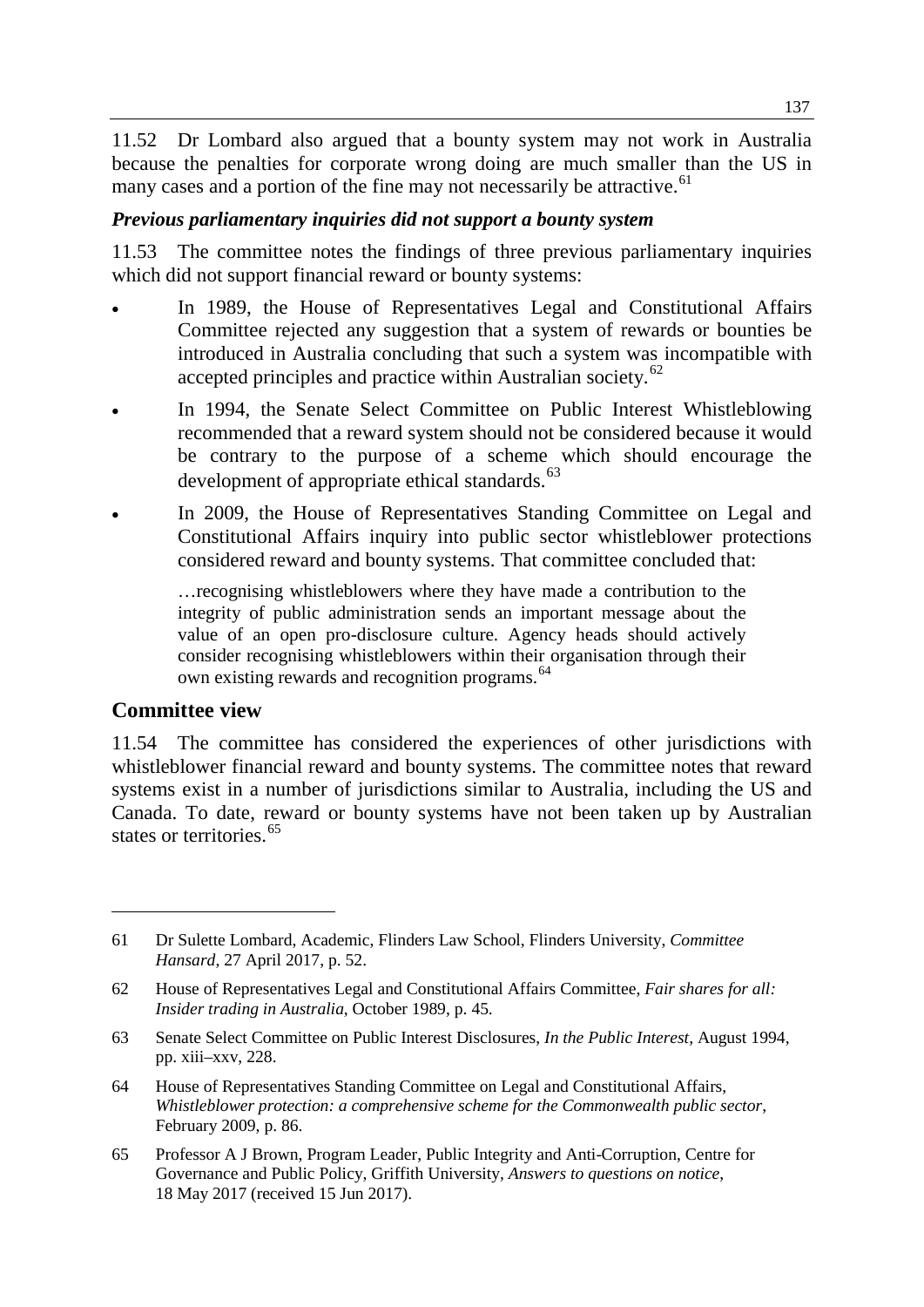11.55 The committee acknowledges that there were strong arguments put forward by both proponents and opponents of financial reward and bounty systems. However, it considers that a reward system would motivate whistleblowers to come forward with high quality information. This information would otherwise be difficult to obtain. The committee considers that a reward system will motivate companies to improve internal whistleblower reporting systems and to deal more proactively with illegal behavior.

11.56 The committee also acknowledges that the submissions that did not support a reward system in Australia focused primarily on the US style Dodd-Frank bounty system, which provide uncapped rewards to whistleblowers and have a broad focus. The arguments presented against a reward system center largely around the concern that it would establish unethical incentives to whistleblow.

11.57 The reward system proposed by the committee would place a cap on the reward being paid to a whistleblower, be reflective of the information that is disclosed and be determined against a number of criteria so as to mitigate against perceived negative consequences of a US style bounty system.

## **Recommendation 11.1**

**11.58 The committee recommends that following the imposition of a penalty against a wrongdoer by a Court (or other body that may impose such a penalty), a whistleblower protection body (such as that recommended in Chapter 12) or prescribed law enforcement agencies may give a 'reward' to any relevant whistleblower.**

## **Recommendation 11.2**

**11.59 The committee recommends that such a reward should be determined within such body's absolute discretion within a legislated range of percentages of the penalty imposed by the Court (or other body imposing the penalty) against the whistleblower's employer (or principal) in relation to the matters raised by the whistleblower or uncovered as a result of an investigation instigated from the whistleblowing and where the specific percentage allocated will be determined by the body taking into account stated relevant factors, such as:**

- **the degree to which the whistleblower's information led to the imposition of the penalty;**
- **the timeliness with which the disclosure was made;**
- **whether there was an appropriate and accessible internal whistleblowing procedure within the company that the whistleblower felt comfortable to access without reprisal;**
- **whether the whistleblower disclosed the protected matter to the media without disclosing the matter to an Australian law enforcement agency or did, but did not provide the agency with adequate time to investigate the issue before disclosing to the media;**
- **whether adverse action was taken against the whistleblower by their employer;**